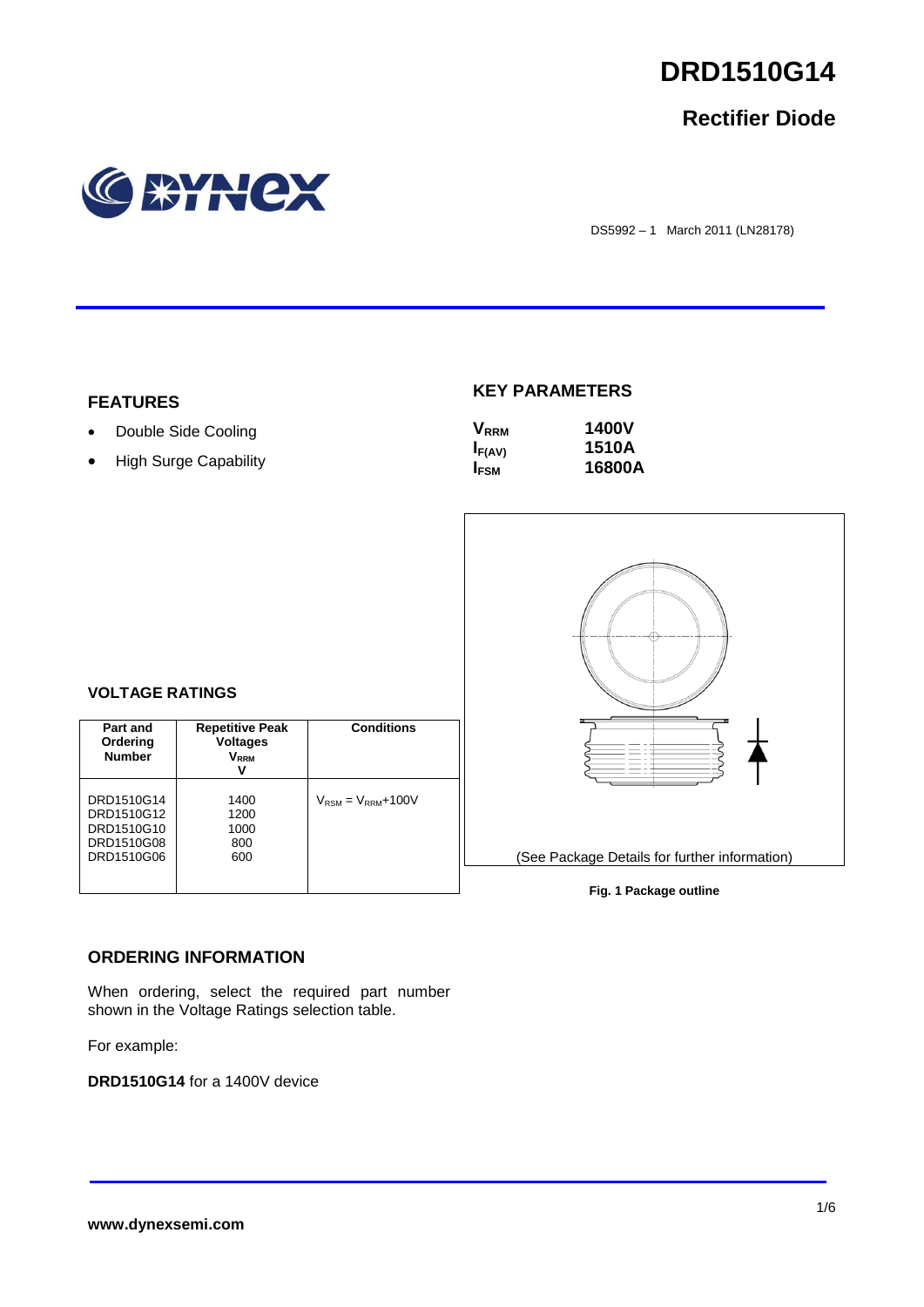

## **CURRENT RATINGS**

**Tcase = 75°C unless stated otherwise**

| Symbol              | <b>Parameter</b>                     | <b>Test Conditions</b>   | Max. | <b>Units</b> |  |  |
|---------------------|--------------------------------------|--------------------------|------|--------------|--|--|
|                     | <b>Double Side Cooled</b>            |                          |      |              |  |  |
| $I_{F(AV)}$         | Mean forward current                 | Half wave resistive load | 1780 | A            |  |  |
| I <sub>F(RMS)</sub> | <b>RMS</b> value                     | -                        | 2790 | A            |  |  |
| IF.                 | Continuous (direct) on-state current | -                        | 2520 | A            |  |  |

#### **Tcase = 100°C unless stated otherwise**

| Symbol                    | <b>Parameter</b>                     | <b>Test Conditions</b>   |      | <b>Units</b> |  |
|---------------------------|--------------------------------------|--------------------------|------|--------------|--|
| <b>Double Side Cooled</b> |                                      |                          |      |              |  |
| $I_{F(AV)}$               | Mean forward current                 | Half wave resistive load | 1510 | Α            |  |
| $I_{F(RMS)}$              | <b>RMS</b> value                     | $\overline{\phantom{0}}$ | 2370 | A            |  |
| IF                        | Continuous (direct) on-state current | ۰                        | 2140 | A            |  |

## **SURGE RATINGS**

| Symbol      | <b>Parameter</b>                        | <b>Test Conditions</b>                            | Max. | <b>Units</b> |
|-------------|-----------------------------------------|---------------------------------------------------|------|--------------|
| <b>IFSM</b> | Surge (non-repetitive) on-state current | 10ms half sine, $T_{\text{case}} = 190^{\circ}$ C | 16.8 | kA           |
| $I^2t$      | I't for fusing                          | $V_R = 0$                                         | 1.41 | $MA^2s$      |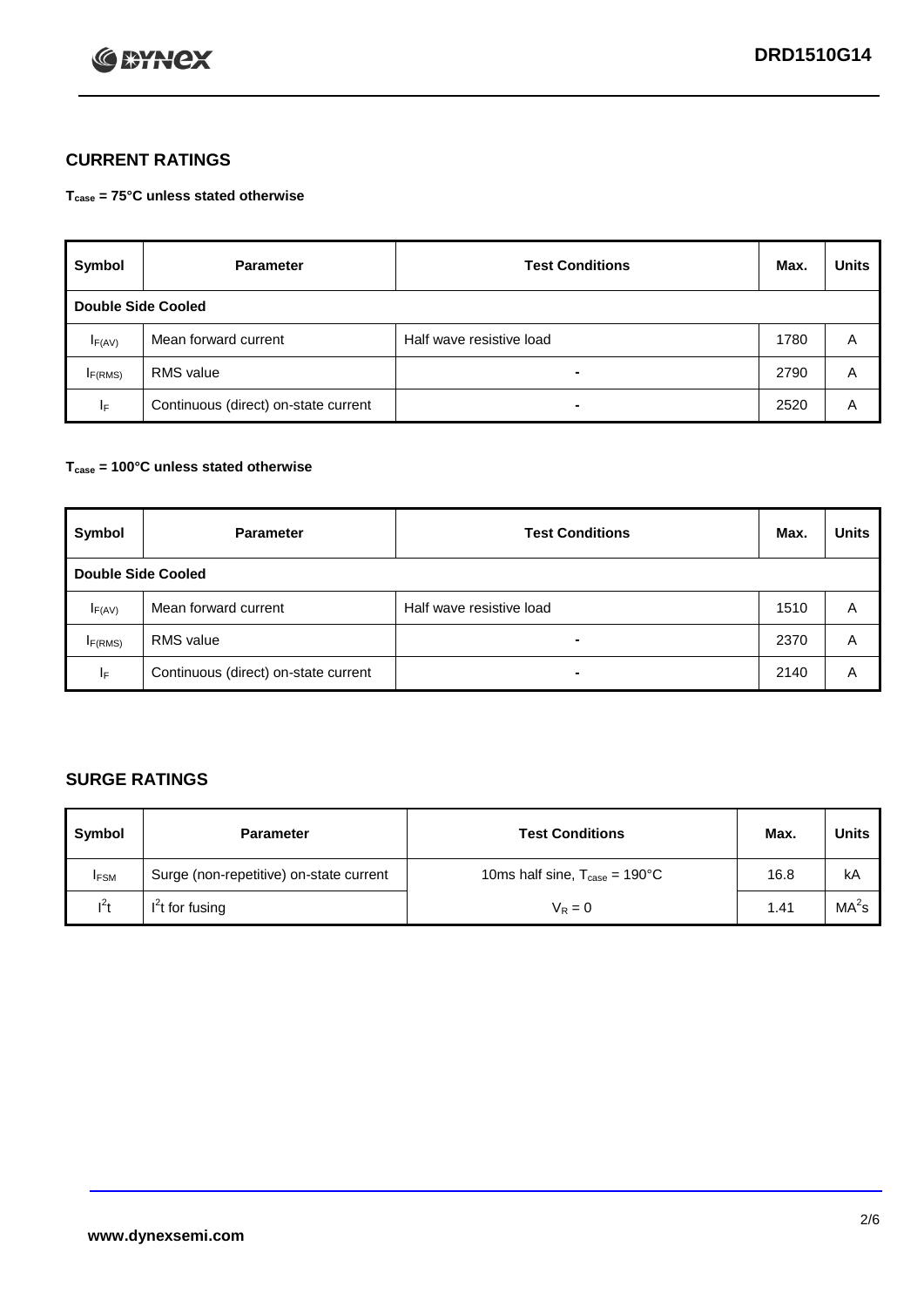# **THERMAL AND MECHANICAL RATINGS**

| Symbol           | <b>Parameter</b>                      | <b>Test Conditions</b>                      |    | Min.  | Max.  | <b>Units</b>  |
|------------------|---------------------------------------|---------------------------------------------|----|-------|-------|---------------|
| $R_{th(j-c)}$    | Thermal resistance - junction to case | Double side cooled                          | DC |       | 0.035 | °C/W          |
| $R_{th(c-h)}$    | Thermal resistance – case to heatsink | Double side cooled                          | DC |       | 0.008 | $\degree$ C/W |
| $T_{\rm vj}$     | Virtual junction temperature          | Blocking V <sub>DRM</sub> / <sub>VRRM</sub> |    | -40   | 190   | °C            |
| $T_{\text{stg}}$ | Storage temperature range             |                                             |    | $-40$ | 190   | °C            |
| $F_m$            | Clamping force                        |                                             |    | 12    | 18    | kN            |

## **CHARACTERISTICS**

| Symbol                   | <b>Parameter</b>     | <b>Test Conditions</b>                                                                           | Min.           | Max.  | <b>Units</b> |
|--------------------------|----------------------|--------------------------------------------------------------------------------------------------|----------------|-------|--------------|
| $\mathsf{V}_\mathsf{FM}$ | Forward voltage      | At 1500A peak, $T_{\text{case}} = 25^{\circ}C$                                                   |                | 1.20  | V            |
| <b>I</b> <sub>RM</sub>   | Peak reverse current | At $V_{DRM}$ , $T_{case} = 190^{\circ}C$                                                         | ۰              | 60    | mA           |
| $Q_{\rm S}$              | Total stored charge  | $I_F = 1000A$ , dl <sub>RR</sub> /dt = 10A/us<br>$T_{\text{case}} = 190^{\circ}$ C. $V_R = 100V$ | $\blacksquare$ | 2000  | μC           |
| V <sub>TO</sub>          | Threshold voltage    | At $T_{vi} = 190^{\circ}$ C                                                                      | $\blacksquare$ | 0.78  | V            |
| $r_{\text{T}}$           | Slope resistance     | At $T_{vi} = 190^{\circ}$ C                                                                      | ۰              | 0.188 | $m\Omega$    |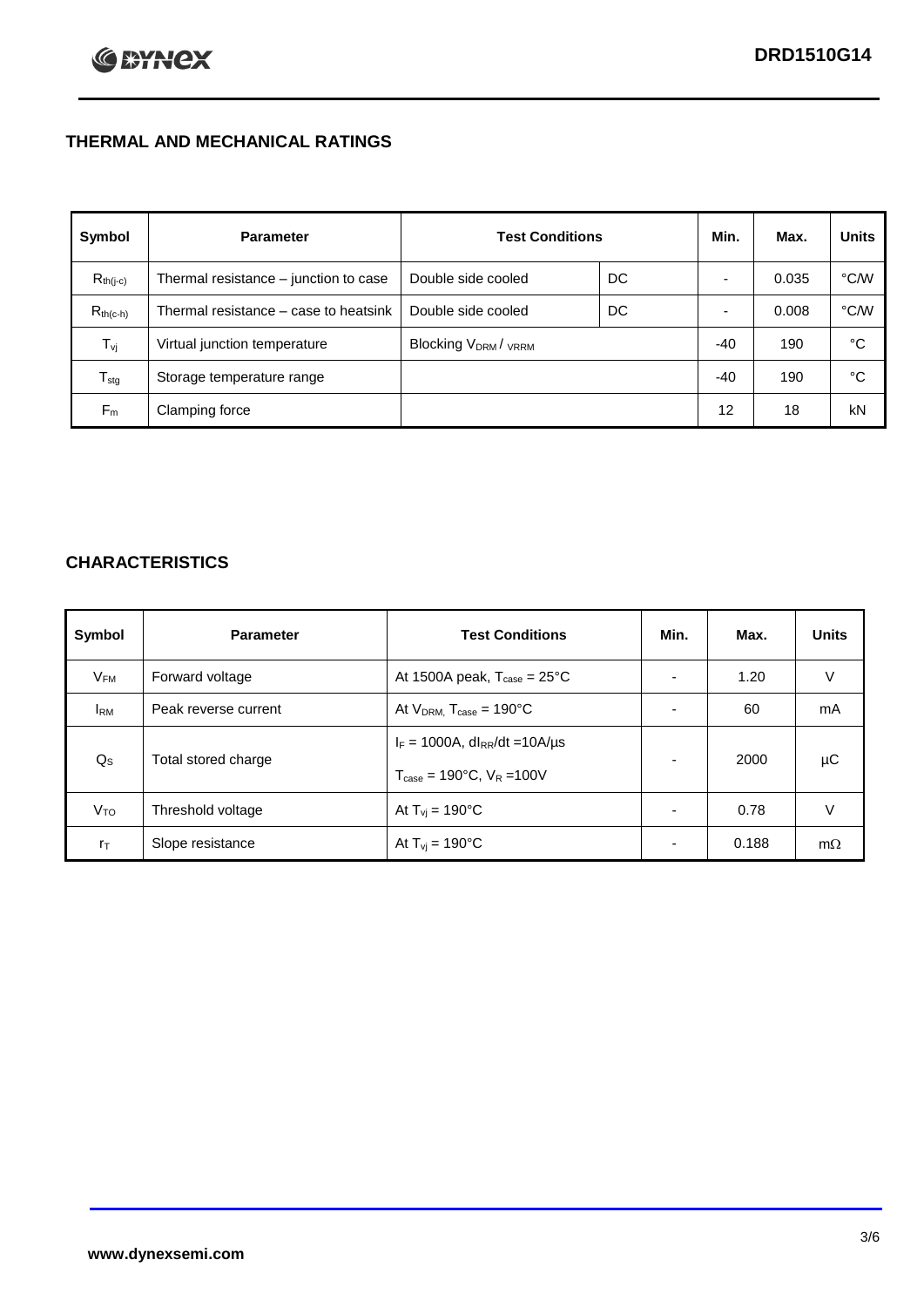# **C BYNCX**

## **CURVES**



#### **Fig.2 Maximum forward characteristics Fig.3 Dissipation curves**





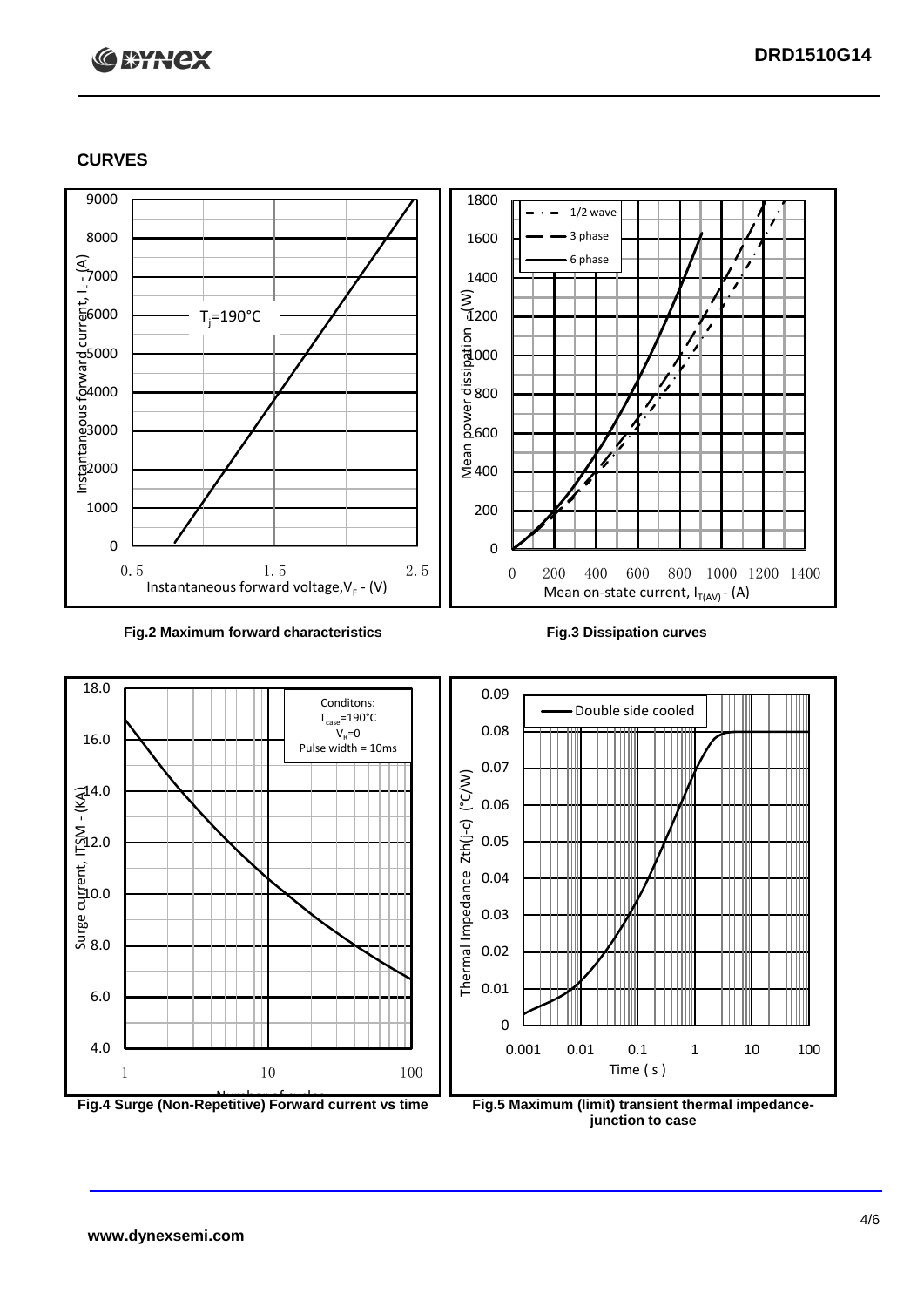

#### **PACKAGE DETAILS**

For further package information, please contact Customer Services. All dimensions in mm, unless stated otherwise. DO NOT SCALE.



#### **Note:**

Some packages may be supplied with gate and or tags.